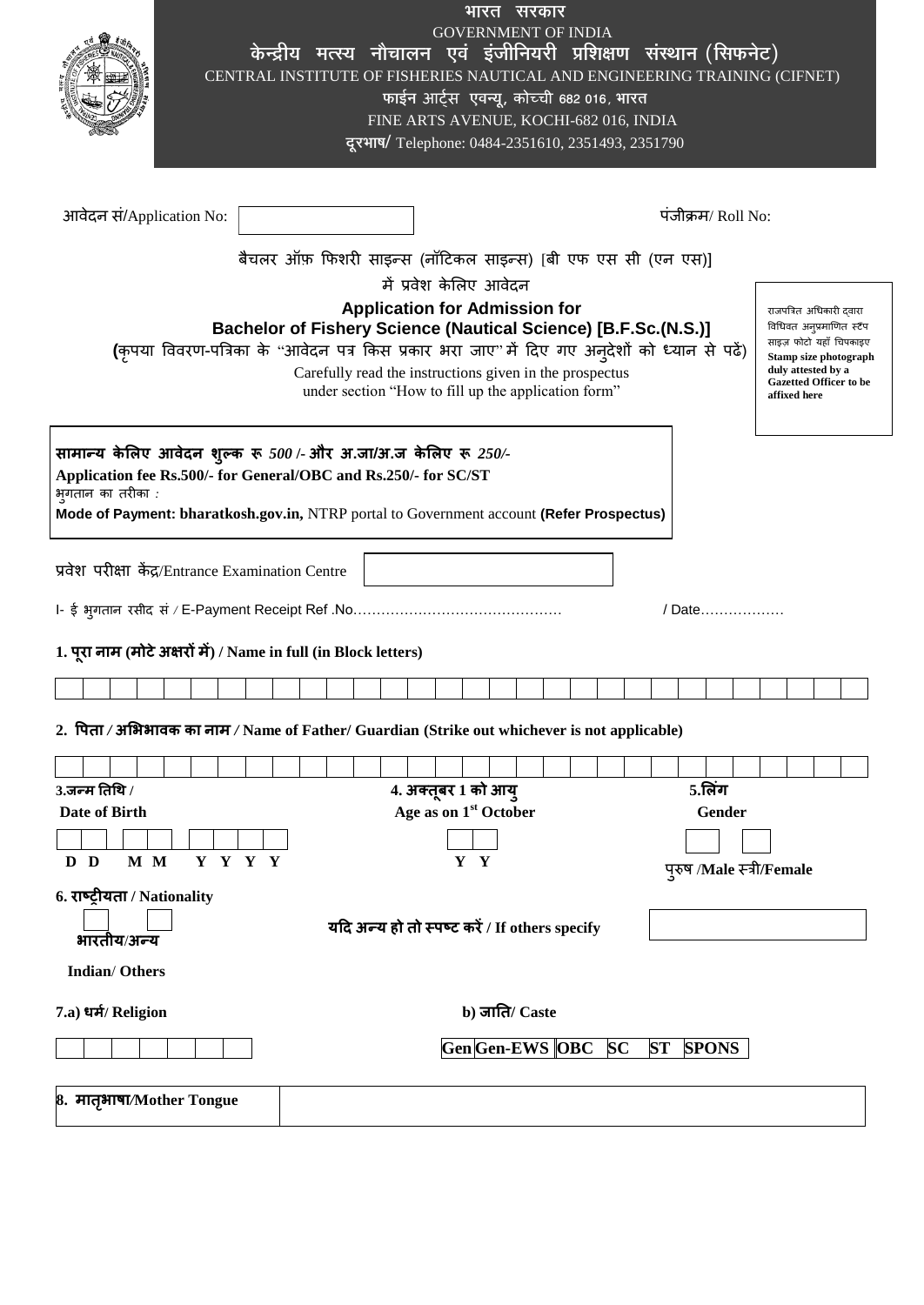| 9. पत्रव्यवहार केलिए नाम और पता            | 10. स्थायी पता/Permanent Address           |
|--------------------------------------------|--------------------------------------------|
| Name & Address for Communication           |                                            |
|                                            |                                            |
|                                            |                                            |
|                                            |                                            |
| पिन/PIN:                                   | पिन⁄ PIN:                                  |
| दूरभाष सं / Telephone No. (with STD code): | दूरभाष सं / Telephone No. (with STD code): |
| मोबाइल सं /Mobile No.                      | मोबाइल सं /Mobile No.                      |
| ई- मेल /E- mail:                           | ई- मेल /E- mail:                           |

**11. अहमक मोग्मता** */***Eligibility Qualification**

| <b>HSC</b>     | <b>CBSE</b> | <b>ICSE</b>   | VHSE                                           | <b>Others</b> | <b>Total marks Obtained</b> | <b>Total Max.marks</b> |
|----------------|-------------|---------------|------------------------------------------------|---------------|-----------------------------|------------------------|
|                |             |               | 12. अध्ययन का माध्यम/Medium of Instruction     |               |                             |                        |
| <b>English</b> | Hindi       | <b>Others</b> | यदि अन्य हो तो स्पष्ट करें / If others specify |               |                             |                        |

**13. एस एस एर सी/ दसवीॊकऺा का ब्मोया***/***Details of SSLC / 10th**

| उत्तीर्ण होने का<br>वर्ष/<br>Year of<br><b>Passing</b> | प्राप्त कुल<br>अंक/Total<br><b>Marks</b><br>obtained | अधिकतम<br>$3\frac{1}{4}$ Max.<br><b>Marks</b> | प्रतिशतता∕ ∣<br>Percentage | अंग्रेज़ी में अंक<br><b>Marks</b> in<br><b>English</b> | स्कल कॉलिज का नाम/Name of the School / College |
|--------------------------------------------------------|------------------------------------------------------|-----------------------------------------------|----------------------------|--------------------------------------------------------|------------------------------------------------|
|                                                        |                                                      |                                               |                            |                                                        |                                                |

14. अर्हक परीक्षा में अंक (एच एस सी/ वी एस सी/ सी बी एस ई/आई सी एस ई या समतुल्य) /

**Marks in the Qualifying Examination (HSC/VSC/CBSE/ICSE or equivalent)**

| विषय/Subject                                                             | उत्तीर्ण होने का महीना<br>और वर्ष/<br>Month & Year of<br>passing | अधिकतम अंक/<br>Max. Marks | प्राप्त अंक/<br><b>Marks</b><br>obtained | प्रतिशतता<br>$\frac{0}{0}$ |  |
|--------------------------------------------------------------------------|------------------------------------------------------------------|---------------------------|------------------------------------------|----------------------------|--|
| (1)                                                                      | $\left( 2\right)$                                                | (3)                       | $\left(4\right)$                         | (5)                        |  |
| <b>English</b>                                                           |                                                                  |                           |                                          |                            |  |
| <b>Maths</b>                                                             |                                                                  |                           |                                          |                            |  |
| <b>Science - Physics</b><br>subjects - Chemistry<br><b>Bio./Computer</b> |                                                                  |                           |                                          |                            |  |
| कल/Total                                                                 |                                                                  |                           |                                          |                            |  |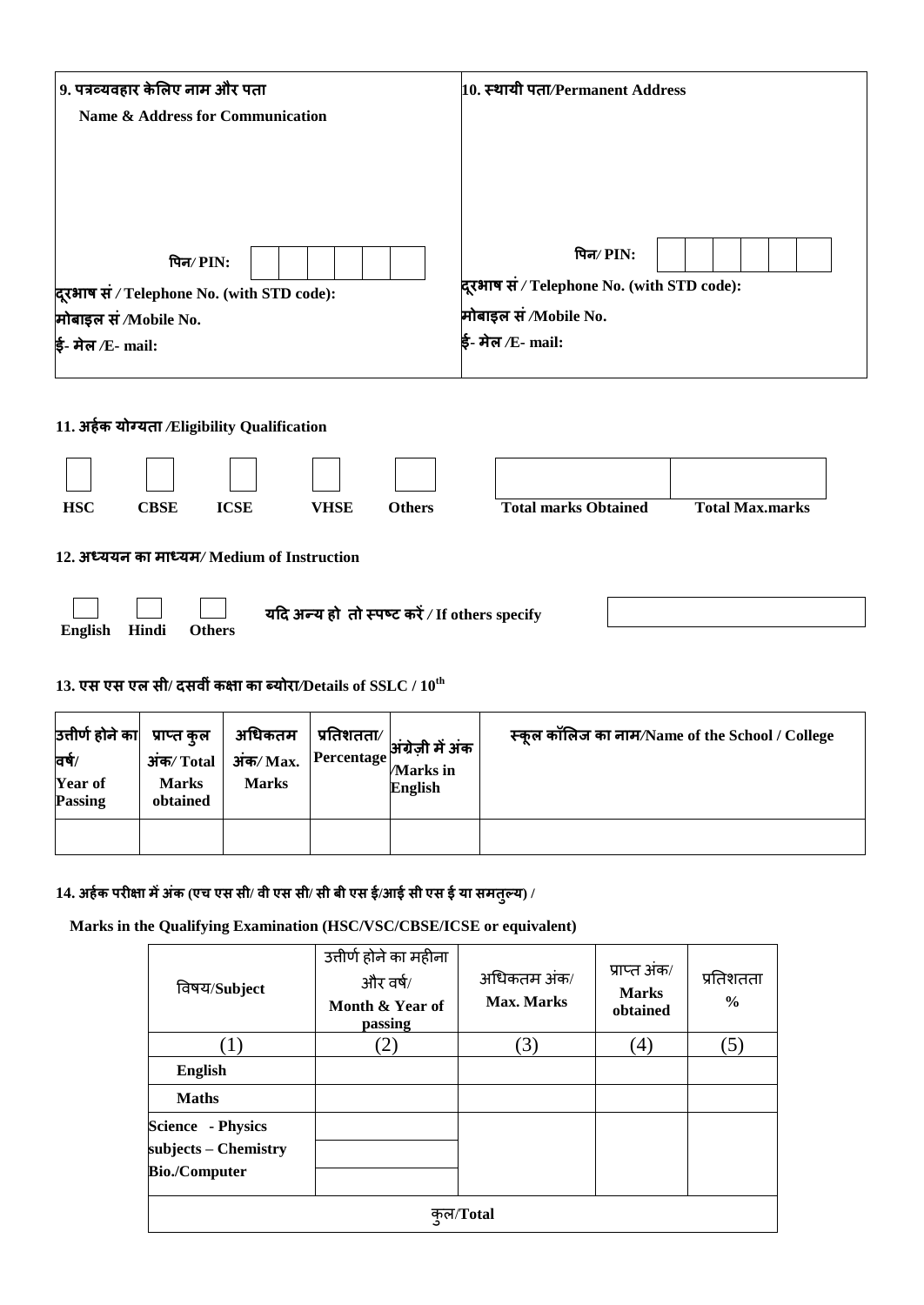## **घोषर्ा***/* **Declaration**

मैं सत्यनिष्ठा से घोषणा करता हूँ कि इस आवेदन में दी गई सूचनाएँ और विवरण, मेरी जानकारी और विश्वास के मुताबिक सही, सत्य और पूर्ण है । यदि मेरा चयन हुआ, तो अध्ययन की अवधि में मैं संस्थान में लागू सभी नियम-विनियमों के पालन करने का वचन देता हूँ **।** 

**I hereby solemnly declare that the information furnished and the statements given in the application are true, correct and complete to the best of my knowledge and belief. If selected, I also undertake to abide by all rules and regulations in force at the Institute during the period of study.**

**स्िान/Place: आवेदक का हस्ताऺय /Signature of Applicant**

| तारीख <i>/</i> Date:                                                                                                                       |                                                                                                       |  |  |  |  |  |
|--------------------------------------------------------------------------------------------------------------------------------------------|-------------------------------------------------------------------------------------------------------|--|--|--|--|--|
| स्थान/Place:<br>तारीख /Date:                                                                                                               | माता या पिता/अभिभावक का प्रतिहस्ताक्षर<br><b>Counter Signature of Parent / Guardian</b>               |  |  |  |  |  |
|                                                                                                                                            |                                                                                                       |  |  |  |  |  |
|                                                                                                                                            | केवल कार्यालयीन प्रयोग केलिए / FOR OFFICE USE ONLY                                                    |  |  |  |  |  |
| 1. आवेदन पूर्ण /Application Complete                                                                                                       | हाँ / $Yes$<br>नहीं/ No                                                                               |  |  |  |  |  |
| 2. आवेदन स्वीकृत /Application Accepted                                                                                                     | नहीं/ No<br>हाँ / $Yes$                                                                               |  |  |  |  |  |
| यदि 'नहीं तो नीचे दी गई त्रुटियों की सूची में से संगत मद पर निशान लगाए* if 'No' tick the relevant item in the list of defects given below. |                                                                                                       |  |  |  |  |  |
| अधिवयस्क / Over aged                                                                                                                       | अल्प वयस्क/Under aged                                                                                 |  |  |  |  |  |
| निर्धारित अर्हक परीक्षा अनुतीर्ण/ Not passed the<br>prescribed qualifying exam                                                             | अर्हक परीक्षा में निम्नतम अंक प्राप्त नहीं किया/ Not<br>obtained minimum marks in the qualifying exam |  |  |  |  |  |
| उचित जाति प्रमाण पत्र नहीं है/ No proper Caste<br>Certificate                                                                              | विशेष वर्ग केलिए लागू नहीं/ Not applicable for special<br>category                                    |  |  |  |  |  |
| यदि पात्र नहीं है तो कारण बताएँ/ (If not eligible, specify the reason)                                                                     |                                                                                                       |  |  |  |  |  |
|                                                                                                                                            |                                                                                                       |  |  |  |  |  |
|                                                                                                                                            | <u>चयन का ब्योरा SELECTION DETAILS</u>                                                                |  |  |  |  |  |
| अर्हक परीक्षा/<br><b>Qualifying Exam</b>                                                                                                   | रैंक/RANK:-<br>क्ल/TOTAL<br>सामान्य/GEN<br>100%<br>$\overline{31}$ .जाति/SC<br>$3I.$ जनजाति/ $ST$     |  |  |  |  |  |
| चयन मंडल-हस्ताक्षर/Selection board Signatures:                                                                                             |                                                                                                       |  |  |  |  |  |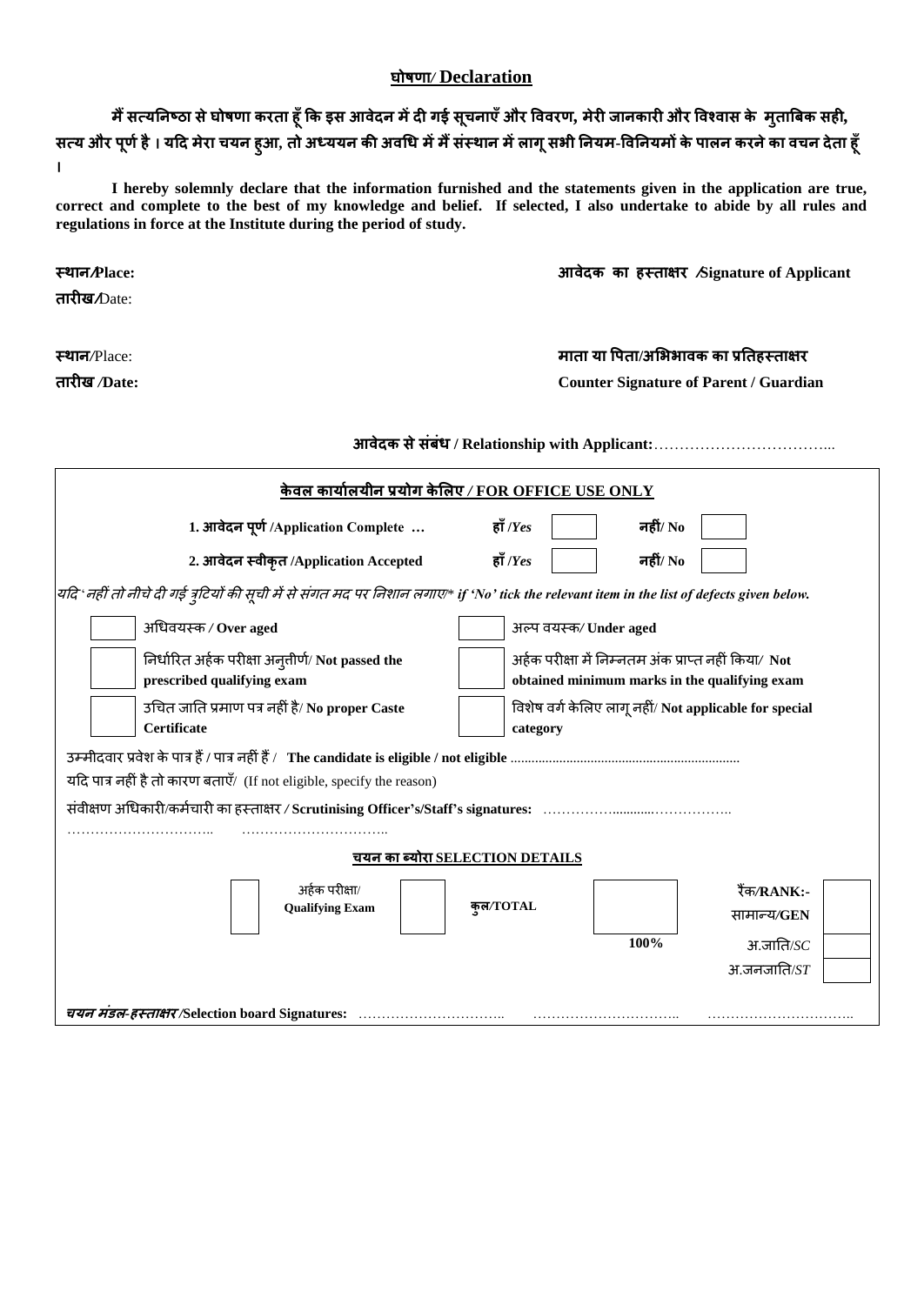|                                                                                                                        | भारत सरकार<br><b>GOVERNMENT OF INDIA</b><br>केंद्रीय मत्स्य नौचालन एवं इंजीनियरी प्रशिक्षण संस्थान (सिफनेट)<br>CENTRAL INSTITUTE OF FISHERIES NAUTICAL AND ENGINEERING TRAINING (CIFNET)<br>फाईन आर्ट्स एवन्यू कोच्ची 682 016, भारत<br>FINE ARTS AVENUE, KOCHI-682 016, INDIA<br>दूरभाष/ Telephone: 0484-2351610, 2351493, 2351790 |                                                             |  |  |  |  |
|------------------------------------------------------------------------------------------------------------------------|------------------------------------------------------------------------------------------------------------------------------------------------------------------------------------------------------------------------------------------------------------------------------------------------------------------------------------|-------------------------------------------------------------|--|--|--|--|
| आवेदन सं /Application No.                                                                                              |                                                                                                                                                                                                                                                                                                                                    | राजपत्रित अधिकारी दवारा<br>विधिवत् अनुप्रमाणित स्टैंप साइज़ |  |  |  |  |
|                                                                                                                        | प्रवेश-पत्र/HALL TICKET                                                                                                                                                                                                                                                                                                            | फोटो यहाँ चिपकाइए<br>Stamp size photograph                  |  |  |  |  |
|                                                                                                                        | बी एफ एस सी (एन एस) में प्रवेश के लिए सामान्य प्रवेश परीक्षा एवं साक्षात्कार                                                                                                                                                                                                                                                       | duly attested by a Gazetted<br>Officer to be affixed here.  |  |  |  |  |
|                                                                                                                        | Common Entrance Test & Interview for admission to B.F.Sc.(N.S.)                                                                                                                                                                                                                                                                    |                                                             |  |  |  |  |
|                                                                                                                        |                                                                                                                                                                                                                                                                                                                                    |                                                             |  |  |  |  |
|                                                                                                                        |                                                                                                                                                                                                                                                                                                                                    |                                                             |  |  |  |  |
|                                                                                                                        |                                                                                                                                                                                                                                                                                                                                    |                                                             |  |  |  |  |
|                                                                                                                        | (सिफनेट दवारा भरा जाना है/To be filled by CIFNET)                                                                                                                                                                                                                                                                                  |                                                             |  |  |  |  |
| पंजीक्रम/ Roll No.                                                                                                     |                                                                                                                                                                                                                                                                                                                                    |                                                             |  |  |  |  |
| प्रवेश परीक्षा केंद्र / Centre of Entrance Test :                                                                      |                                                                                                                                                                                                                                                                                                                                    |                                                             |  |  |  |  |
|                                                                                                                        | प्रवेश परीक्षा की तारीख एवं समय $\; : 02 \;$ जुलाई 2022, (शनिवार) 10.00 बजे                                                                                                                                                                                                                                                        |                                                             |  |  |  |  |
| Date & Time of Entrance Test                                                                                           | : $02nd$ July, 2022 (Saturday) at 10.00 hrs                                                                                                                                                                                                                                                                                        |                                                             |  |  |  |  |
|                                                                                                                        |                                                                                                                                                                                                                                                                                                                                    |                                                             |  |  |  |  |
| तारीख/Date :                                                                                                           | निर्गम प्राधिकारी का हस्ताक्षर Signature of Issuing Authority                                                                                                                                                                                                                                                                      |                                                             |  |  |  |  |
|                                                                                                                        | भारत सरकार                                                                                                                                                                                                                                                                                                                         |                                                             |  |  |  |  |
|                                                                                                                        | <b>GOVERNMENT OF INDIA</b><br>केंद्रीय मत्स्य नौचालन एवं इंजीनियरी प्रशिक्षण संस्थान (सिफनेट)                                                                                                                                                                                                                                      |                                                             |  |  |  |  |
|                                                                                                                        | CENTRAL INSTITUTE OF FISHERIES NAUTICAL AND ENGINEERING TRAINING (CIFNET)                                                                                                                                                                                                                                                          |                                                             |  |  |  |  |
|                                                                                                                        | फाईन आर्ट्स एवन्यू कोच्ची 682 016, भारत                                                                                                                                                                                                                                                                                            |                                                             |  |  |  |  |
|                                                                                                                        | FINE ARTS AVENUE, KOCHI-682 016, INDIA                                                                                                                                                                                                                                                                                             |                                                             |  |  |  |  |
|                                                                                                                        | दूरभाष/ Telephone: 0484-2351610, 2351493, 2351790                                                                                                                                                                                                                                                                                  |                                                             |  |  |  |  |
|                                                                                                                        |                                                                                                                                                                                                                                                                                                                                    | राजपत्रित अधिकारी                                           |  |  |  |  |
| आवेदन सं Application No.                                                                                               |                                                                                                                                                                                                                                                                                                                                    | दवारा विधिवत्                                               |  |  |  |  |
|                                                                                                                        | प्रवेश पत्र (अनुलिपि)/HALL TICKET (Duplicate)                                                                                                                                                                                                                                                                                      | अनुप्रमाणित स्टैंप<br>साइज़ फोटो यहाँ                       |  |  |  |  |
|                                                                                                                        |                                                                                                                                                                                                                                                                                                                                    | चिपकाइए                                                     |  |  |  |  |
|                                                                                                                        | बी एफ एस सी (एन एस) में प्रवेश के लिए सामान्य प्रवेश परीक्षा एवं साक्षात्कार                                                                                                                                                                                                                                                       | Stamp size photograph                                       |  |  |  |  |
| Common Entrance Test & Interview for admission to B.F.Sc.(N.S.)<br>duly attested by a<br><b>Gazetted Officer to be</b> |                                                                                                                                                                                                                                                                                                                                    |                                                             |  |  |  |  |
|                                                                                                                        |                                                                                                                                                                                                                                                                                                                                    | affixed here.                                               |  |  |  |  |
|                                                                                                                        |                                                                                                                                                                                                                                                                                                                                    |                                                             |  |  |  |  |
|                                                                                                                        | ((सिफनेट दवारा भरा जाना है/To be filled by CIFNET)                                                                                                                                                                                                                                                                                 |                                                             |  |  |  |  |
| पंजीक्रम/Roll No.                                                                                                      |                                                                                                                                                                                                                                                                                                                                    |                                                             |  |  |  |  |
|                                                                                                                        | प्रवेश परीक्षा केंद्र /Centre of Entrance Test                                                                                                                                                                                                                                                                                     |                                                             |  |  |  |  |
| प्रवेश परीक्षा की तारीख एवं समय /                                                                                      | :02 जुलाई 2022, (शनिवार) 10.00 बजे                                                                                                                                                                                                                                                                                                 |                                                             |  |  |  |  |

**Date & Time of Entrance Test : 02nd July, 2022 (Saturday) at 10.00 hrs**